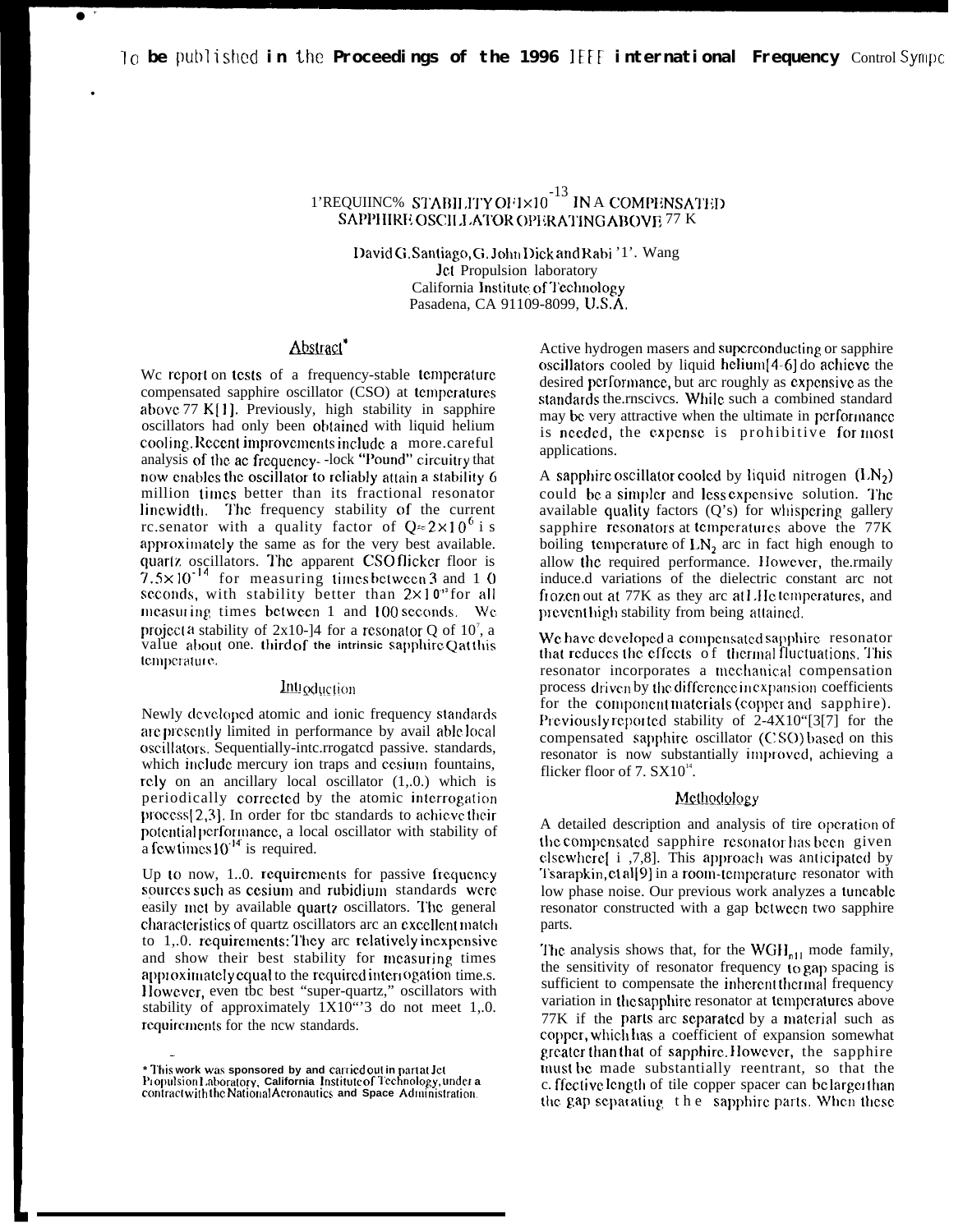conditions arc met, the difference between thermal expansion coefficients of copper and sapphire adjusts the gap bctwccn two sapphire. parts and cancels frequency variation duc to thermal expansion in the sapphire and, more importantly, that duc 10 tcmpcraturc-induced variation in sapphire's dielectric constant.

'1'hc sapphire-copper composite structure is shown in Figure 1. increasing temperature, which would tend to *decrease* resonant frequency, causes the length of the ccntral copper post to increase, thus separating the sapphire clcmcnts, increasing the gap and thereby *raising the* resonant frequency. At a certain operating tcmpcrat urc these effects completely cancel, and thcrcforc compensate the rc.senator frequency against the effects of temperature variation. In our tests, tbc  $WGH_{811}$  mode at 7.2.3 GHz is excited, and shows a frequency turn-over temperature of  $87 \text{ K}$  in agreement with finite element calculations[10].



Figure 1. Compensated sapphire resonator with frequency turm-over temperature of  $\sim 87K$ . Expansion of the copper center post with increasing temperature increases the gap spacing between the sapphire elements, counteracting an incrcasc in dielectric constant in the sapphire. Stainless steel thermal isolation assembly reduces the effect of 1.N2 temperature fluctuations.

'1'hcrmal integrity of the sapphire-copper-sapphire rc.senator part is crucial to its frequency stability. The copper and sapphire clements arc bonded using pure iridium solder and an evaporated gold coating on the sapphire joint surface. This, together with the very high thermal conductivity of both sapphire and copper  $at N_2$ temperatures, enables a low thermal time constant. The much longer time constants for the sapphire-can mounting and the can-nitrogen bath attachment allow excellent short-term temperature control of the copper/sapphire resonating element and very low thermal gradients.

The internal thermal time constants for the composite resonator arc  $\lt S$  sccorrds, allowing effective operation of the compensation mechanism. Thermal time constants of 300 seconds and 1 S00 seconds isolate. the sapphire element from the can, and nitrogen bath,

# rc.spcctivcly.

'1'bc design of the can tbcrmal isolation, as shown by the stainless steel parls identified in Figure 1, is rc-cmtrant to minimally effect the resonator's placement in the cryostat. The original bottom plate with the copper center that sits in the  $LN_2$  bath is spaced approximately 8 mm from the copper can, but the thermal path length is approximately  $6.5$  cm. The thermal isolation stage is composed of a slainlcss steel 'deep dish' in which a copper cylinder is attached. On top of the copper cylinder is a stainless steel plate which only makes contact to tbc copper can with a -0,5 cm width ring at its outer radius. The copper cylinder has thermistors and a beater clcmcnt which allow the. tcmpcraturc of the stage to bc controlled.

The relatively conventional frequency lock circuitry is shown in Figure 2. A Pound circuit locks the 100 MHz crystal quartz VCO to the sapphire. resonator. Harlicr versions used a 50-200 kll?. modulation frequency injected into the VCO input. However, sufficient loop ~ain could not bc attained without instabilities to cffcclivcly eliminate VCO frequency fluctuations. Therefore we modified the x72 multiplier to allow injection of a higher 2 MHz modulation frequency into its I.-band internal power oscillator. The allowed increase in loop gain in the frequency lock circuitry greatly improved short-term stability performance.



Figure 2. Pound (frequency lock) circuit with  $2 \text{ MHz}$ modulation frequency. Not shown is frequency offset circuitry associated with the  $x72$  multiplier which derives the exact resonator frequency of  $7.226$  GHz.

Because flicker noise in the rf system components is a limiting factor in the system performance wc employ the lowest noise components available. Additionally, wc generally design for the shortest microwave path Icngths possible.

### Experimental

A number of significant sources of frequency instability were uncovered during the development process. Many of these were previously addressed [7], and

\*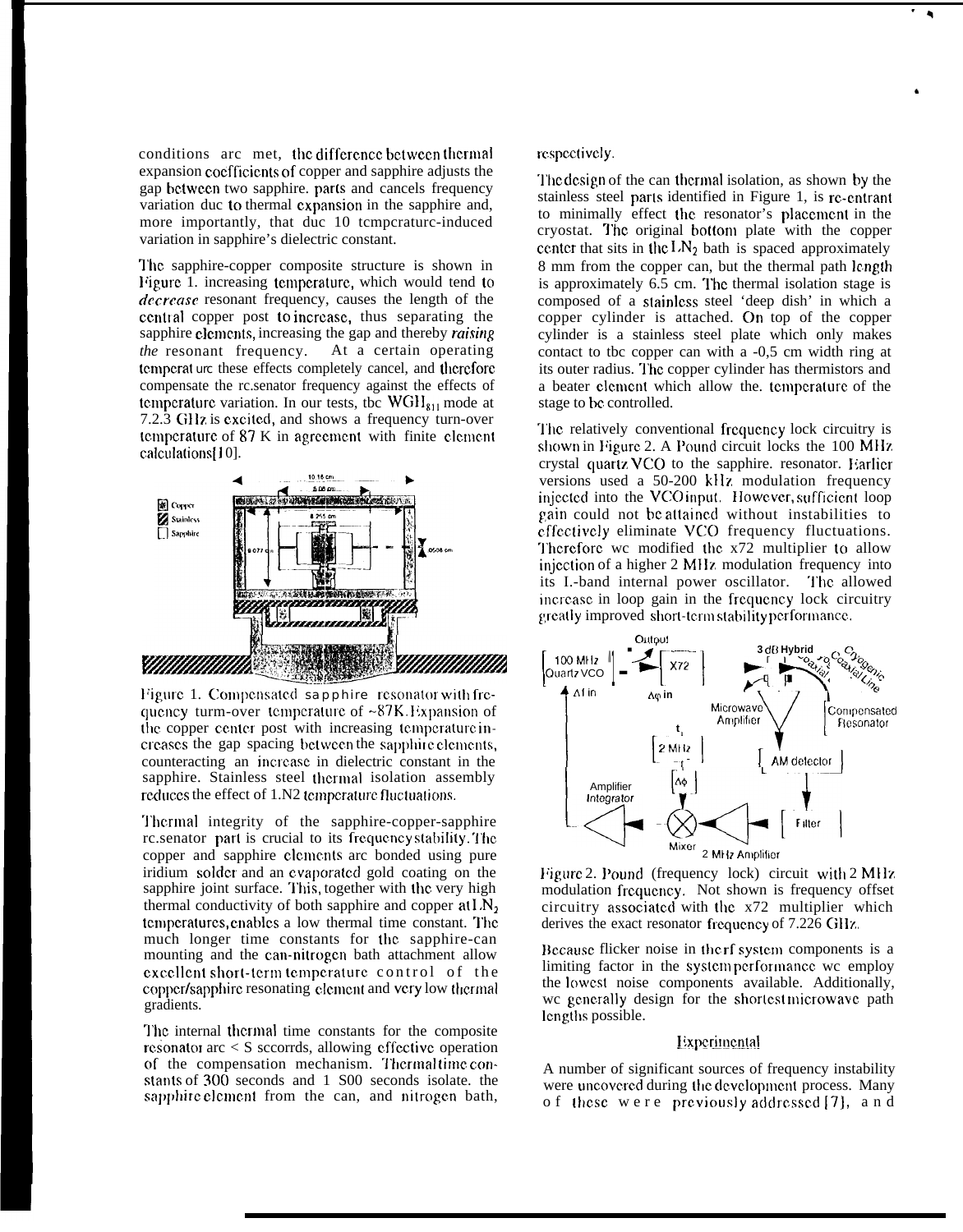improvements and modifications were made to provide the\_ $May$  1995 performance indicated in Figure 3."



Figure 3. Allan Deviation of CSO frequency stability

By monitoring various temperatures in the system, we found that tbc sapphire temperature followed the outer can as well as snowing its own temperature fluctuations, This indicated a thermal 'leak' in the resonator. The thermal path was a combination of a small vacuum leak and thermal radiation. Scaling the leak and adding radiation shielding significantly improved short term stability as seen in the curve labelled *current performance.* 

An additional concern is vibration sensitivity because of the multiple element structure of the resonator. No quantitative testing has been pet-for-med to determine vibration sensitivity, but during initial tests the. system was subjected (o deliberate mechanical impulses. Several mechanical resonances were observed in the. range 1 kHz  $\lt f \lt 10$  kHz with ringing times of a few tenths of a second. Such resonances arc unlikely to degrade frequency stability performance, in a frequencylocked condition, the apparent sensitivity of the resonator cryostat to applied vibration and shaking was less than [hat of the associated microwave components] or of the 100 MHz crystal quartz oscillator.

It was then appropriate to demonstrate the CSO's intended use and capability as a L.O. for a passive ionic standard. A combined ultra-stable microwave signal was generated from the CSO and Linear Ion Trap Standard (l,l'I's)[ 11]. l'resent performance of the LITS, which serves as a long term standard, is  $6.4 \times 10^{-14}$ /tau<sup>1/2</sup> The 1.1'1'S, using a super-quariz oscillator with approximately  $1 \times 10.13$  stability as the L.O. in a conventional control loop, obtains a stability of  $1.0x10^{-14}$  at 1000 seconds measurement time. This closed loop performance can be improved with better software techniques as well as by improving the  $1 \dots$ O.

Frequency corrections were applied to the CSO using a

Time to Analog Converter (TAC) unit which was developed to control quartz oscillator 1.0.'s for the trapped ion standards [12]. A large frequency drift in the CSO was easily corrected with the TAC but can be a drawback for long-term operation. Frequency control software.hasbccn improved from single loop feedback to multi-loop control in order to remove slow drift in parameters while locking the 1,.0. closer to the true performance of LITS. This new software is much more aggressive in controlling the L.O. than the typical 1-2-1 sequential loop[11].

Preliminary stability measurements with the CSO serving as 1.0. for the LITS show a stability of  $2 \times 10^{-13}$ /tau<sup>1/2</sup>. The use of improved control software resulted in significantly increased stability for medium term (100 -1000 second) measuring times. The  $6 \times 10^{-15}$ stability at 1000 seconds is nearly a factor of two better than a standard configuration of VCO/LITS. As the CSO continues to improve its stability toward  $2, x10-r4$ , this exercise demonstrates a first step in developing a frequency source that realizes the full stability  $1,1,\overline{1}$ . S ion standard in a compact package.

# **Analysis**

Several additional improvements have been identified as necessary to achieve the desired oscillator stability. The resonator's thermal environment is currently free running and not actively controlled. Addition of feedback control electronics to the heater elements of the. system with better than millik elvin temperature resolution is required for the desired ultra-stable performance.

A very large sensitivity of the flicker floor to the adjustment of the *Phase Shifter* identified in Figure 2 helped to identify a "false signal" in the Pound loop and a solution to the. problem that this represents. It was found that the phase. shifter was adjusted to be even a few degrees from the peak of the response curve at the mixer Output the performance was substantially degraded. Furthermore, ultimate performance was found to be very sensitive to the length of the Cryogenic Coaxial Line. These effects have been identified as due to a 2 MHz signal at the output of the AM Detector which is phase shifted by exactly 90 degrees from the true Pound signal, and which is periodically dependent on the length of the coaxial line.

Analysis shows that such a false signal can be expected due to transmission line mismatches, and experiment shows that adjusting the line length to minimize the false signal gives the best possible stability. While to first order the Pound methodology eliminate.s any dependence of oscillation frequency on coaxial line length, the false signal represents a breakdown of the method, being a signal that is not immune from changes in line length. The exact 90 degree phase shift is due. to the